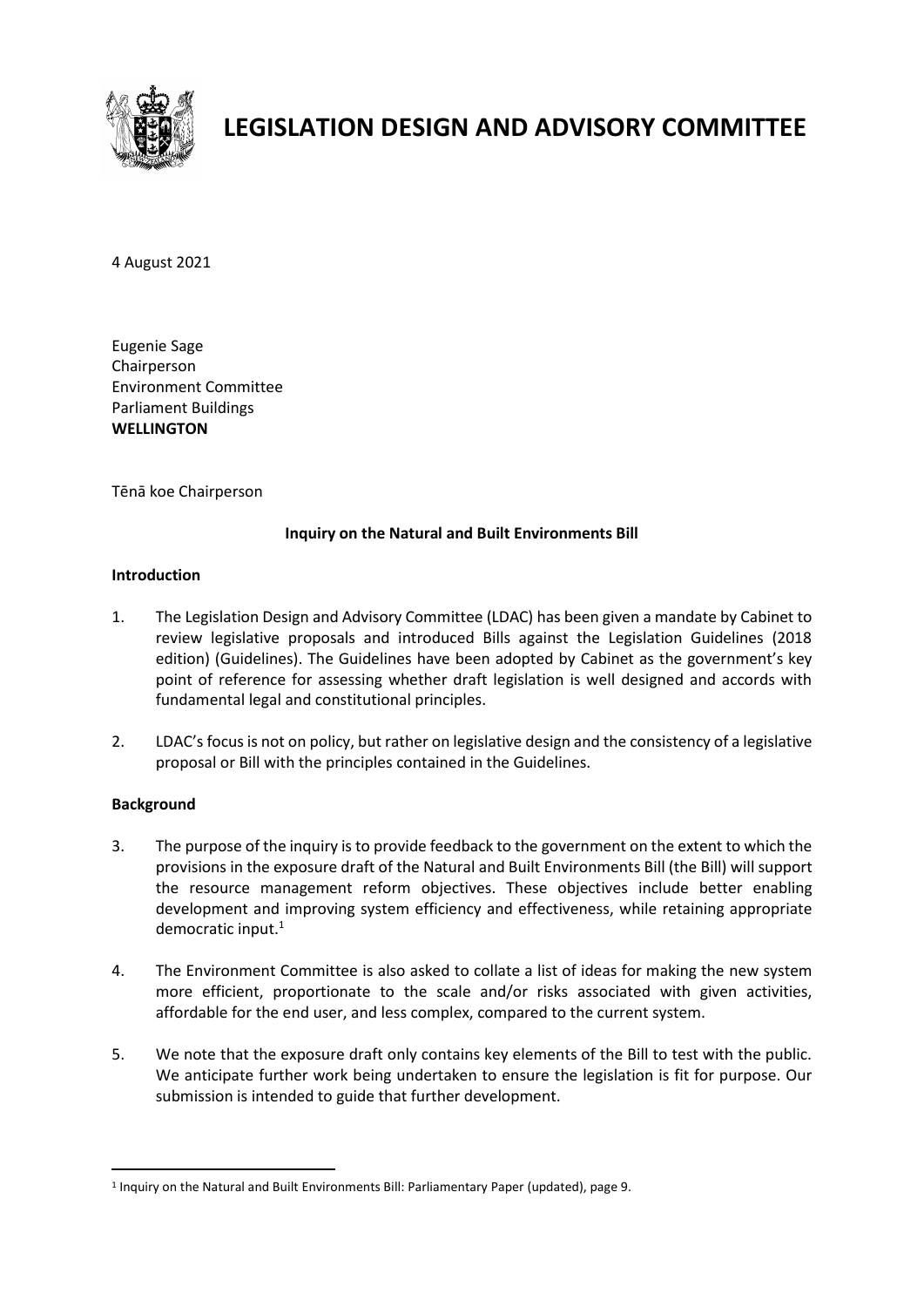6. We appreciate the opportunity to make this submission and support the use of the select committee process to provide additional democratic input at an early stage in the development of this important legislation. LDAC will continue to work with officials as the Bill is developed to address the issues raised by this submission and any other issues that may arise.

# **Our submission (Summary)**

- 7. Our submission is directed at the following legislative design issues in the exposure draft of the Bill and recommends that:
	- further consideration is given to whether the purpose clause of the Bill should expressly address more of the reform objectives and how these objectives are to be balanced, and to reviewing the key concepts to minimise complexity and uncertainty
	- consideration is given to including operative provisions in the Bill in addition to clause 6 to support greater clarity about what is required to appropriately give effect to Te Tiriti o Waitangi principles
	- the scope of the proposed regulation-making powers in clauses 11 and 12 and checks and balances are reviewed.

# **Clause 5 (Purpose of the Act)**

# *Effect of the proposed provision*

- 8. Clause 5 provides that the purpose of the Bill is to enable:
	- Te Oranga o te Taiao to be upheld including by protecting and enhancing the natural environment
	- people and communities to use the environment in a way that supports the well-being of present generations without compromising the well-being of future generations.
- 9. Subclause (2) of clause 5 lists additional matters to guide the interpretation of the purpose clause including that outcomes for the benefit of the environment must be promoted and any adverse effects on the environment of its use must be avoided, remedied, or mitigated.

# *Comment about the proposed provision*

- 10. A clearly defined and discernible policy objective set out in a purpose clause provides a strong foundation for an Act.<sup>2</sup> It allows Parliament's underlying objective to be clearly articulated to guide decision-makers within the scheme that is being sought to be established.
- 11. However, purposes clauses can be difficult to design and can present risks. In order to address any potential risks officials may wish to consider the supplementary material on designing purpose provisions and statements of principle published by LDAC in developing the operative provisions that will be needed to support the purpose clause.<sup>3</sup>

-

<sup>2</sup> Legislation Guidelines, chapter 2.1.

<sup>3</sup> Legislation Design and Advisory Committee supplementary material on 'Designing purpose provisions and statements of principle' [www.ldac.org.nz/guidelines/supplementary-materials.](http://www.ldac.org.nz/guidelines/supplementary-materials)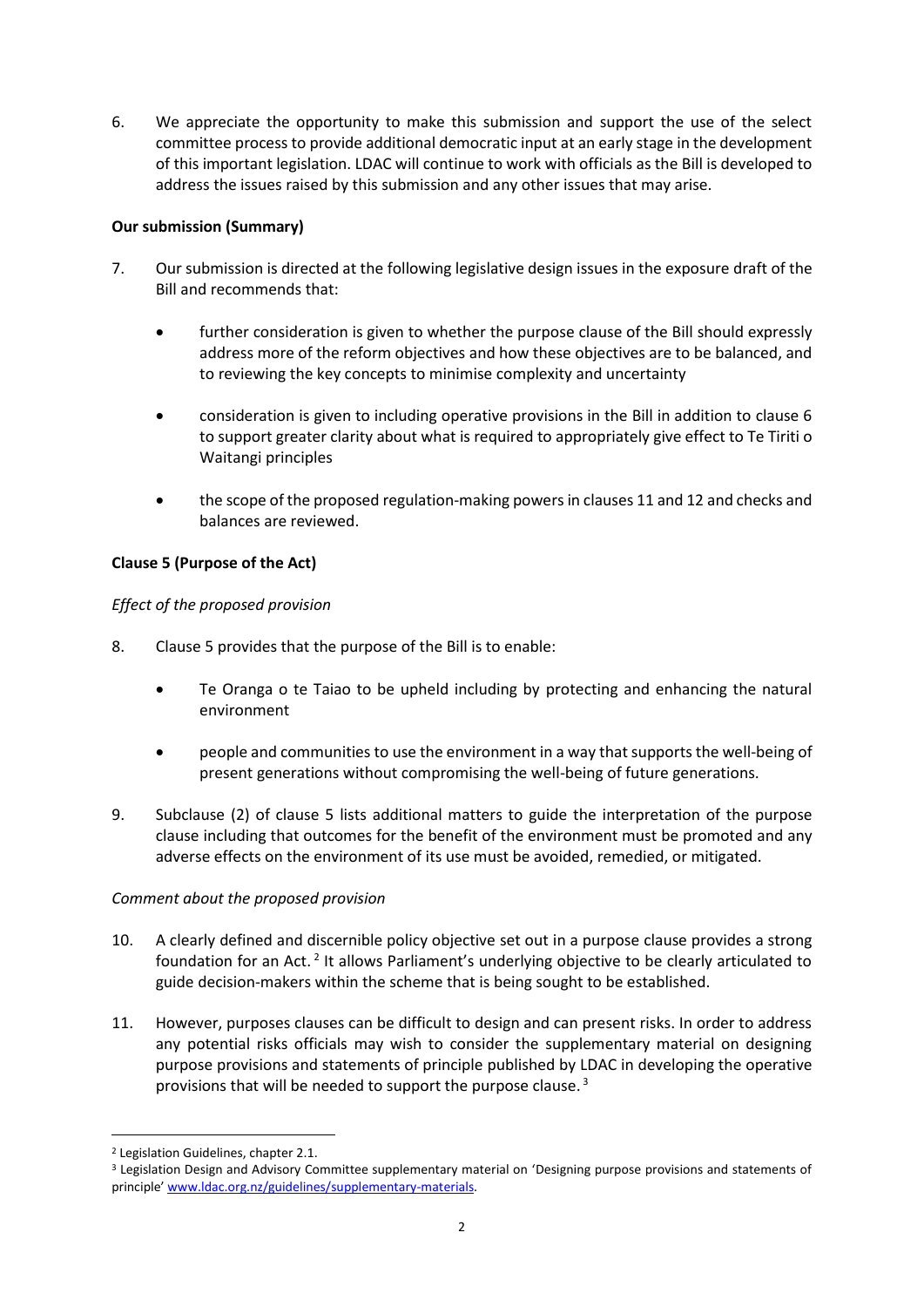- 12. LDAC also has some specific comments on the purpose clause which could be addressed as the Bill is further developed.
- 13. LDAC considers that the draft purpose clause could more clearly reflect some of the reform objectives. For example, the objectives to "better enable development within environmental biophysical limits" and "improve system efficiency and effectiveness, and reduce complexity"<sup>4</sup> are reflected in the environmental outcomes, but not fully captured in the purpose clause at present.
- 14. The clause also does not clearly identify how the Bill intends to balance the wellbeing of current vs future generations. LDAC notes that the list of environmental outcomes provided for in clause 8 is intended to "assist in achieving the purpose of the Act" and is intended to reflect the development and environmental aspects of the reform objectives.
- 15. However, the requirement that the national planning framework and the natural and built environments plans must promote these environmental outcomes may not provide the necessary clarity as to how communities at various scales (e.g. national, regional and local) balance these outcomes. Uncertainty may impact considerably on the Bill's ability to achieve the reform objectives of increasing efficiency and reducing complexity in decision-making.
- 16. LDAC acknowledges that the national planning framework regulations are intended to be a mechanism for providing the balance between the reform objectives. This may achieve certainty on the appropriate balance. However, LDAC notes that this is a significant delegation of power. Safeguards may be appropriate to guide decision-making and ensure there is public participation in the making of those regulations. Further comment on proposed safeguards is outlined from paragraph 29 of the submission.
- 17. LDAC acknowledges that uncertainty and a certain amount of risk is inevitable as a price of reform. In developing the Bill, LDAC recommends that officials consider other ways to minimise this uncertainty and reduce possible complexity, for example:
	- ensuring, as the Bill develops, the substantive provisions of the Bill and the key concepts contained in them, are able to be reconciled with the purpose clause.
	- whether it is possible to clarify what it means in practical legal terms for Te Oranga o te Taiao to be upheld. LDAC notes that this concept is only inclusively defined, leaving the scope of Te Oranga o te Taiao ultimately to be determined by the courts. The concept of not "compromising" the well-being of future generations may be less precise than, for example, the more familiar concept of meeting "the reasonably foreseeable needs of future generations" found in section 5 of the Resource Management Act 1991.

# *Clause 18*

18. Clause 18 is a placeholder for "implementation principles". These principles appear to place requirements on relevant persons when they make decisions under the Act. LDAC recognises that this section is at an indicative stage, and notes that as the Bill develops officials should consider how these principles are properly integrated into the Bill by the operative provisions.

-

<sup>4</sup> Ibid.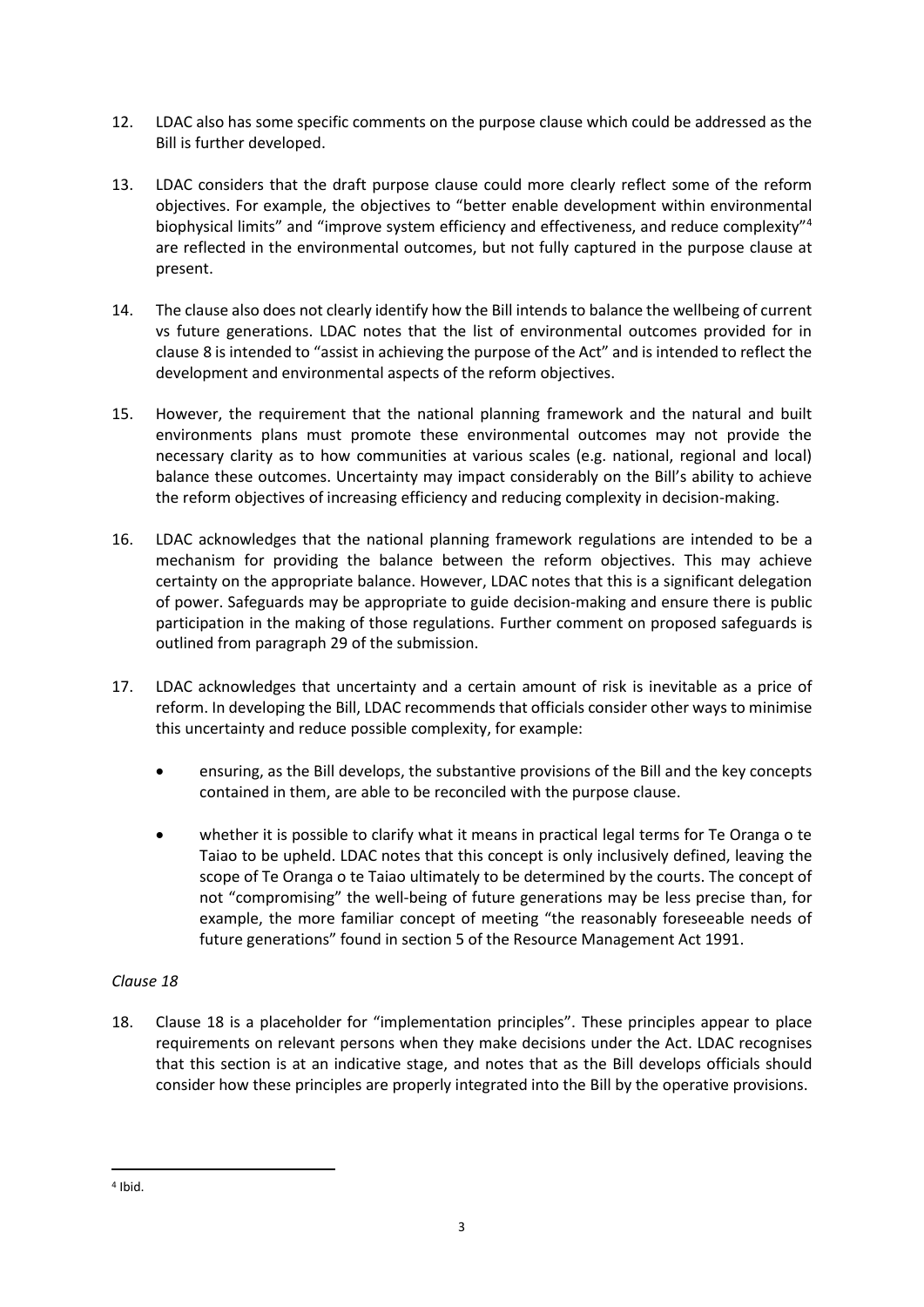- 19. The risks identified above with the purpose clause can apply equally to this clause. LDAC advises that care needs to be taken to align the purpose and principles clauses to minimise these risks.
- 20. In addition to clause 18, the Bill through the purpose clause (clause 5) and the environmental outcomes provision (clause 8) introduces a number of concepts that will need to be integrated into the operative clauses. LDAC notes that when a large number of principles or concepts are incorporated into an Act, this can often lead to increased complexity and associated risks with any decisions expected to be made under that Act.

## **Clause 6 (Te Tiriti o Waitangi)**

## *Effect of proposed provision*

21. Clause 6 states that all persons exercising powers and performing functions and duties under this Bill must give effect to the principles of Te Tiriti o Waitangi. This appears consistent with the objectives of the reform to give effect to the principles of Te Tiriti o Waitangi and provide greater recognition of te ao Māori, including mātauranga Māori.

## *Comment about the proposed provision*

- 22. LDAC considers that including operative provisions in the Bill in addition to clause 6 would support greater clarity about what is required in practical terms to appropriately give effect to Te Tiriti o Waitangi principles.
- 23. This could involve:
	- considering what is required in the particular context to enable the legislation and the framework it establishes to be consistent with the principles
	- then building principle-consistent requirements or mechanisms into the operative provisions of the legislation. In some cases, this may require a decision-maker to take account of the principles. In other cases, the operative provisions will achieve consistency with the principles themselves through their protections.
- 24. Taking this approach ensures that the Government has actively worked through what is required in order to give effect to the principles of Te Tiriti o Waitangi in the particular context.<sup>5</sup> It is also likely to be more effective in achieving the reform objective.

# **Clause 11 (National planning framework to be made as regulations)**

#### *Effect of proposed provisions*

-

25. Clause 11 enables the national planning framework to be made in the form of regulations. The empowering provision refers broadly to setting directions, policies, goals, rules or methods, and providing criteria, targets and definitions. The regulations may apply to any specified region or district of local authority, or to any specified part of New Zealand.

 $5$  Legislation Guidelines, chapter  $1$  – Legislation should be fit for purpose.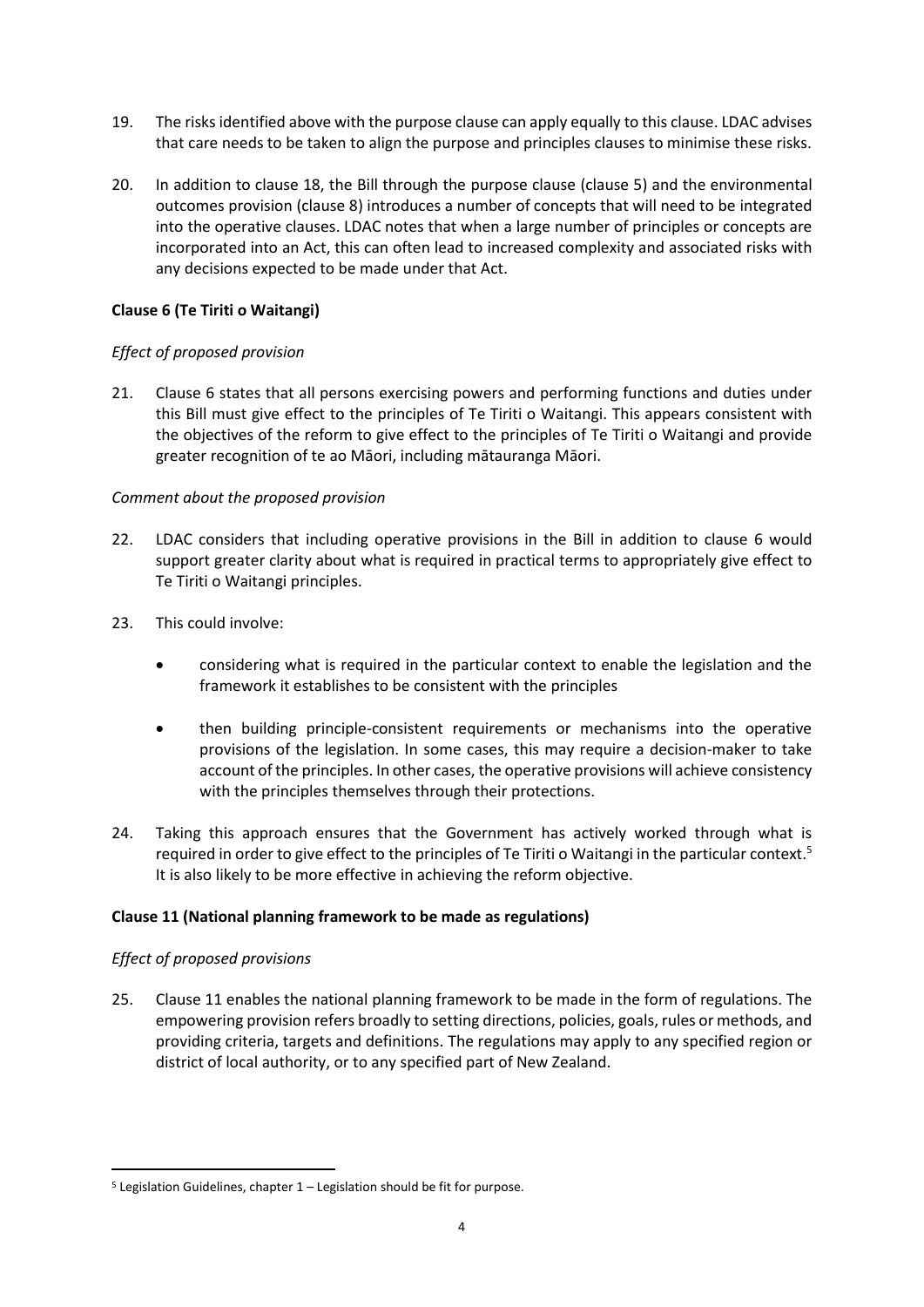#### *Comment about the proposed provision*

- 26. LDAC notes that this is a broad empowering provision. As a general principle, matters of significant policy and principle should be in primary legislation.<sup>6</sup> In addition, an empowering provision should clearly and precisely define the permitted subject matter of secondary legislation and the purposes for which it may be made.
- 27. LDAC recommends that officials, as the Bill develops, consider whether matters of significant policy relating to the national planning framework would be more appropriately included in the Bill instead of being left to the regulations.<sup>7</sup>
- 28. In particular, clause 13 requires the national planning framework to include provisions to "help resolve conflicts relating to the environment", including "conflicts between or among any of the environment outcomes described in section 8". Other similar provisions relating to resolving conflicts through secondary legislation can also be found in clauses 22 and 24 of the Bill.
- 29. If it not possible to address the matters concerning conflicts in the Bill, an alternative option to consider could be to build in bespoke mechanisms that enable public participation in the regulation-making process. This would provide for a more democratic process and support public buy-in in balancing those matters.
- 30. As the Bill develops, LDAC also recommends that officials consider whether additional safeguards are appropriate for the making of regulations concerning matters of significant policy.<sup>8</sup> These safeguards could include, for example, requiring the Minister to take into account certain criteria or to be satisfied that certain matters are met before making a recommendation to the Governor-General.

#### *Clause 12*

- 31. The power in this clause to enable environmental limits to be prescribed is a significant subdelegation of law-making power. As with the national planning framework regulations, LDAC recommends that further consideration should be given to whether additional safeguards should be provided to support how the limits will be set in the plans.
- 32. Similar to the safeguards referred to above, the Act, for example, could require plan decisionmakers to take into account certain criteria when setting these limits. Other matters like consultation requirements or inclusion of criteria to be satisfied before the plans include these limits should also be considered. LDAC assumes that requirements of this kind are intended to be included once these provisions are more fully developed.

#### *Clause* 19

-

33. Clause 19 requires a natural and built environments plan for each region at all times, with clause 22 providing for the matters that must be included in those plans.

<sup>6</sup> Legislation Guidelines, chapter 14.1.

<sup>7</sup> Legislation Guidelines, chapter 3.2.

<sup>8</sup> Legislation Guidelines, chapter 14.4.